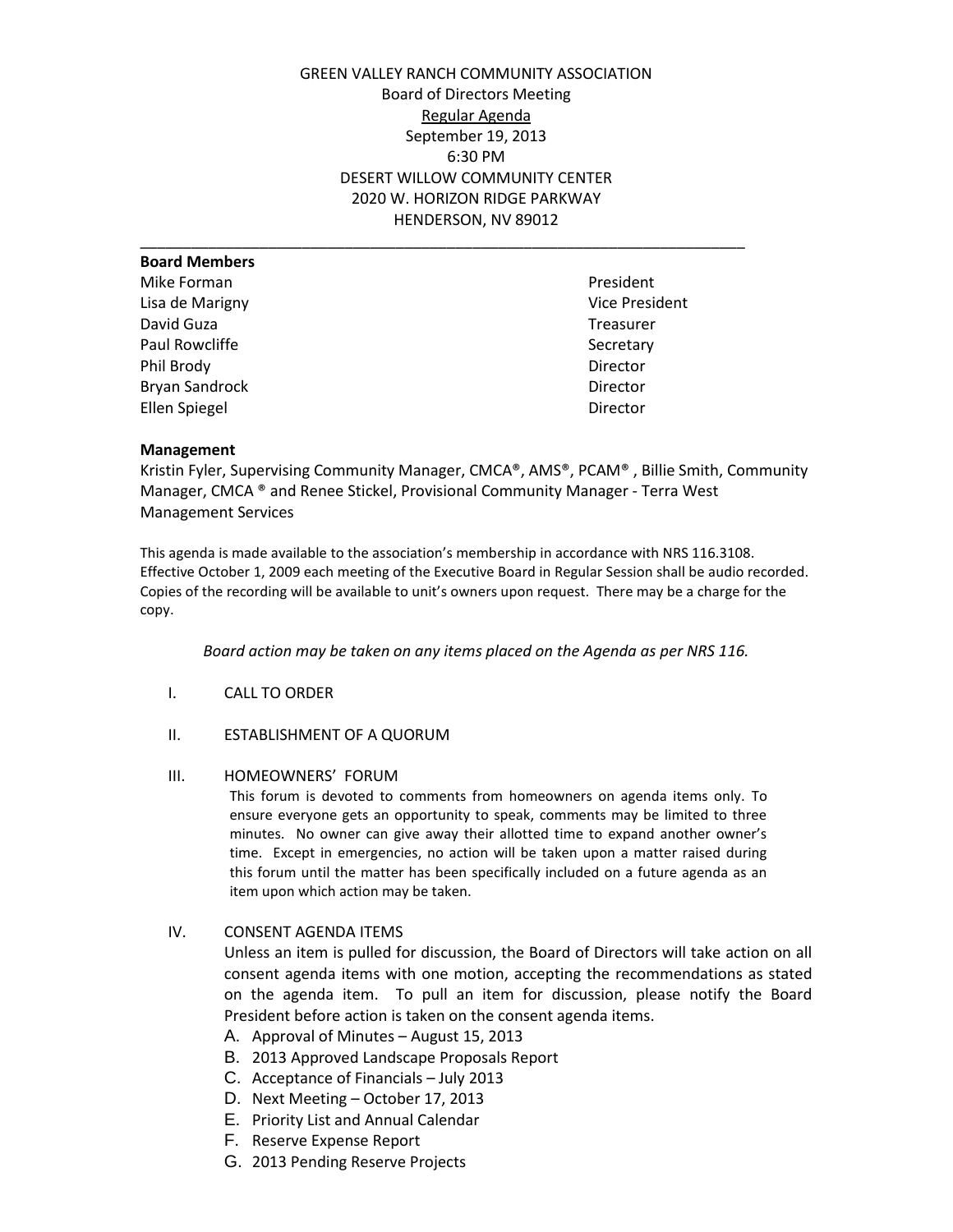Green Valley Ranch Community Association Regular Agenda September 19, 2013 Page 2

- H. 2014 Reserve Projects
- I. 2015 Reserve Projects
- J. 08211305SC/Cozy Hill, Green Valley Parkway, Paseo Verde and Valle Verde/Rock Replenishment/Operating - \$400
- V. FINANCIAL REVIEW
	- A. Treasurers Report
	- B. Revised 2012 Audit
	- C. Reserve study bill be reclassified to #6465
- VI. UNFINISHED BUSINESS
	- A. MK House Consulting
		- 1. Project #11699/Column Stabilization/Rainbow View \$4,940.00
	- B. Legal opinion on re-writing the documents to a professional appearance Review/Discuss/Motion to re-write documents
	- C. Reserve Study financial updates/full studies annually bids Review/Discuss/Motion to do a financial update or annual full study
	- D. Asphalting the trail across from Friendship Park Bids Review/Discuss/Motion to approve the asphalting the trail
	- E. Lighting Maintenance bids Review/Discuss/Motion to approve a lighting maintenance company
	- F. Repair, Painting and Numbering of light poles Review/Discuss/Motion for approval of a contract to repair, paint and number the light poles
	- G. Finance Committee Roles At legal counsel to draft the charter
	- H. 2014 Budget Review/Discuss/Motion to adopt the draft 2014 budget as presented
	- I. Social Committee credit card vs debit card
- VII. NEW BUSINESS
	- A. MK House Consulting / Wall and Sidewalk Repairs
		- 1. Project #11697/Replace missing rocks in Park Wall/Bobtail Circle Park - \$3,800.00/Operating Expense
		- 2. Project #12014/Stucco Wall Repair/Trailside/Reserve CID #208.1011 \$1,095.00
	- B. Installation of bollards or gate in drainage area next to Carriage Lane Review/Discuss/Motion to approval for installation
	- C. Painting of trash cans, benches and replace missing trash cans Review/Discuss/Motion for approval for painting trash cans and benches and replacing missing trash cans
	- D. ARC Application from Altezza Review/Discuss/Motion to approve the removal of 3 Chinese Elm trees in island and installation of 3 Raywood Trees
	- E. ARC Application from Citrus Gardens Review/Discuss/Motion to approve the updated paint color scheme palette for the community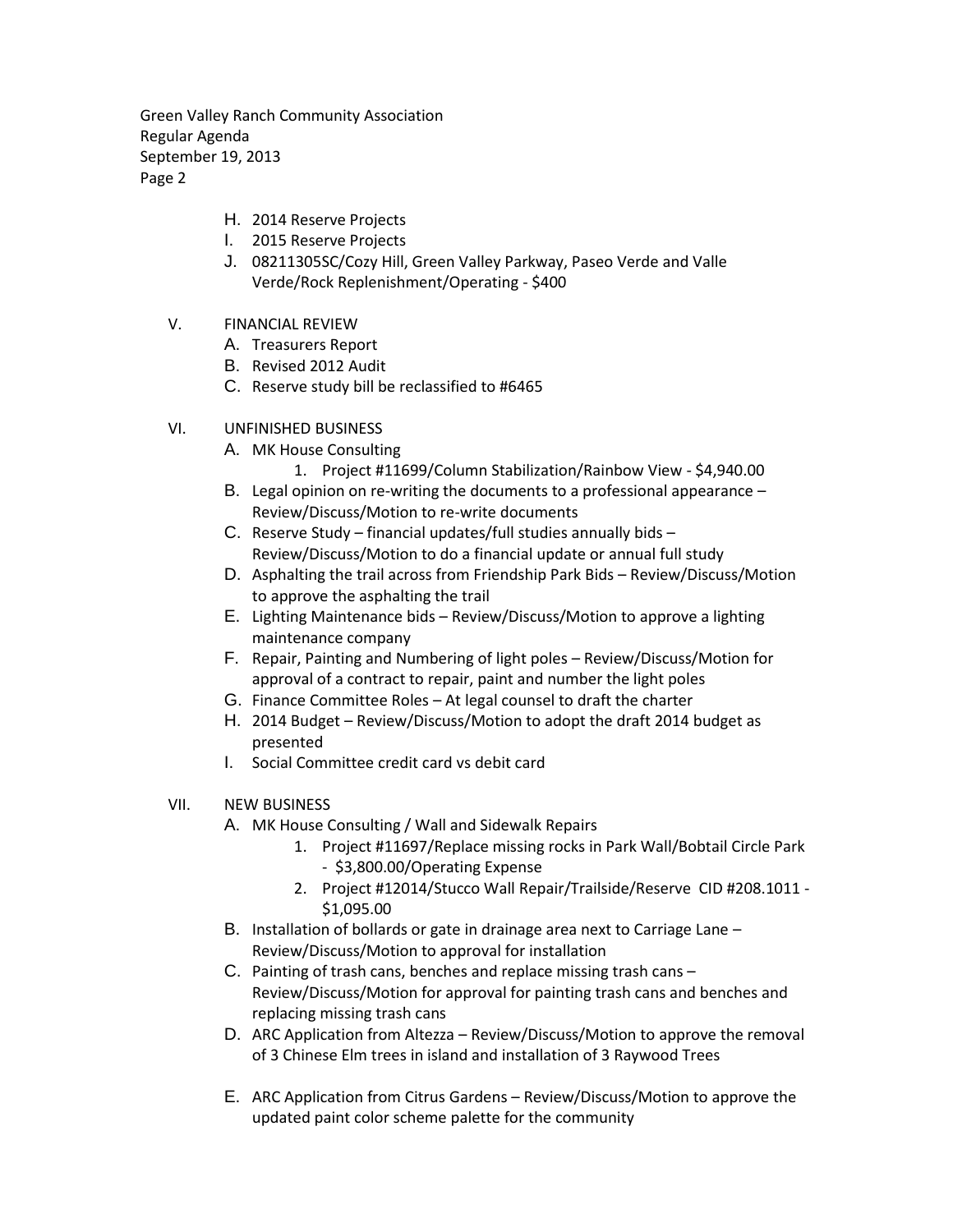Green Valley Ranch Community Association Regular Agenda September 19, 2013 Page 3

- F. ARC Application from Enclaves Review/Discuss/Motion to approve the remove of lava rock and installation of pink granite
- G. ARC Application from Cottages Parcel 48 Review/Discuss/Motion to approve the removal of small area of grass, replacement of Lava Rock, remove of dead plants and tree and installation of new plants, trees and rocks
- H. AMS Contract Review/Discuss/Motion to approve the AMS contract as presented from legal counsel
- I. Collection Policy Review/Discuss/Motion to approve the collection policy as written by legal counsel
- J. 60-day past due letter Review/Discuss/Motion to approve the collection policy as written by legal counsel
- K. 2014 Recommend Reserve Study by Complex Solutions Review/Discuss/Motion to approve 2014 Recommend Reserve Study as presented
- L. 2014 Reserve Study by Complex Solution (funding) Review/Discuss/Motion to approve Reserve Study with funding
- M. Landscape Committee Charter Review/Discuss/Motion to re-approve the landscape committee charter
- N. Appointment of volunteers to the landscape committee Review/Discuss/Motion to appoint volunteers to the committee
- O. Installation of benches outside the Multi-Generational Center/Rest Stop RFP Review/Discuss/Motion to approve RFP to be sent out
- P. Installing lights on the trail across from Friendship Park RFP Review/Discuss/Motion to open sealed bids from electrical engineers
- Q. Repairing the lighting at the rest stops and trails south side of Paseo Verde RFP Review/Discuss/Motion to approve to open sealed bids from electrical engineers
- R. Replace the pole lights throughout the community RFP Review/Discuss/Motion to approve RFP to be sent out
- S. Repair and reseal the Basketball Court at Strawberry Hill and Friendship Park RFP – Review/Discuss/Motion to approve RFP to be sent out
- T. Replace and/or repair the drinking fountain in the Parks RFP Review/Discuss/Motion for possible approval of RFP for 2 proposals 1) to replace drinking fountains and life line and 2) repair drinking fountains and life line.
- VIII. COMMITTEE REPORTS
	- A. Newsletter/Website/Web Portal
		- 1. Newsletter Update
	- B. Landscape Proposals
		- 1. Proposals
			- a. 08281304BK/Seating Area/Paseo Verde by Multi Gen Center \$1,375
			- b. 09031301KC/Upgrade/Northside of Desert Shadow Trail \$14,580.00 - Reserve CID 1812.1039
			- c. 09051301KC/Upgrade/Desert Shadow Trail near Sentosa \$2,182.50 - Reserve CID 1812.1039